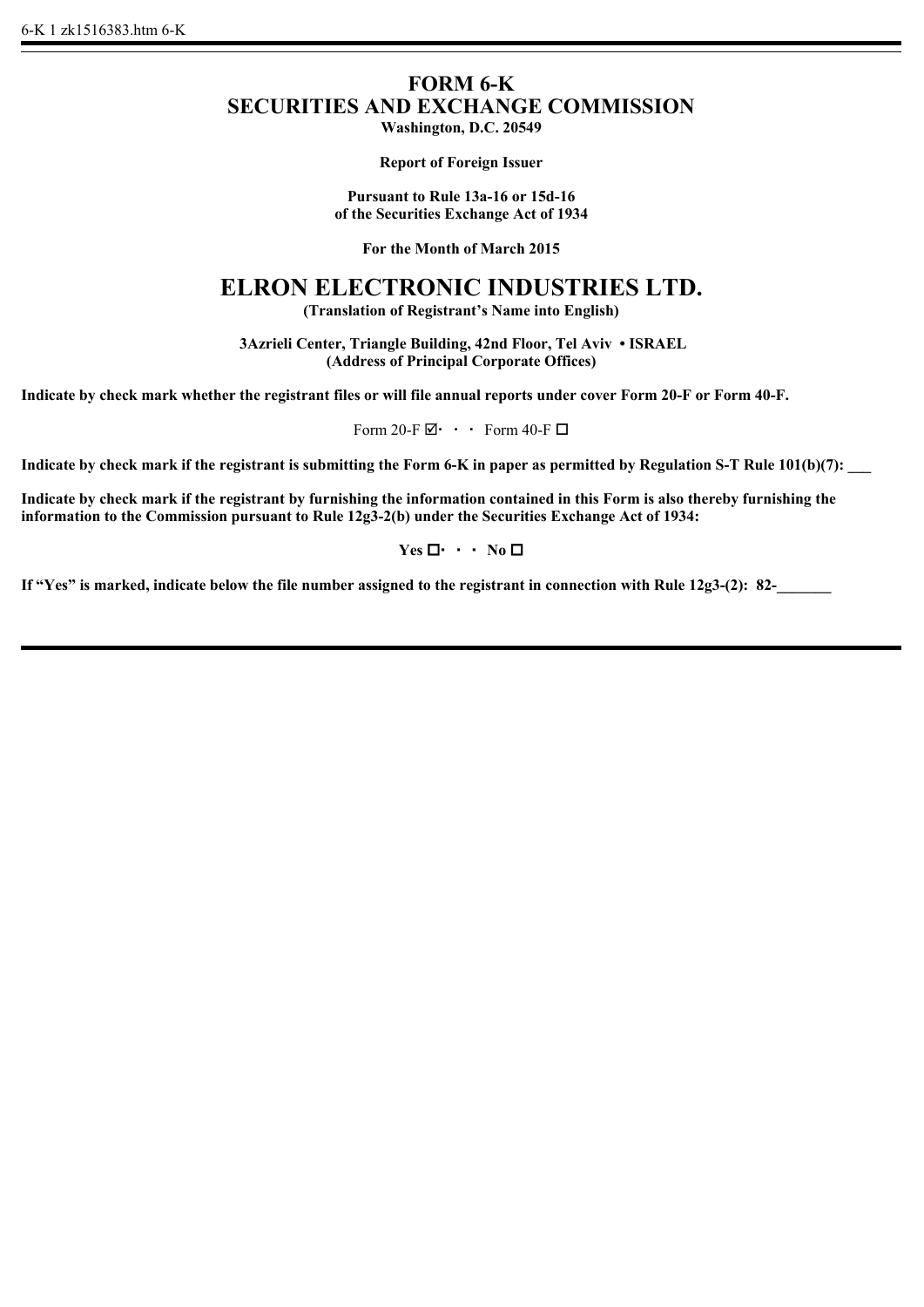On March 4, 2015, the Registrant filed an immediate report with the Israeli Securities Authority pursuant to which it reported the results of the Special General Meeting of the Shareholders of the Company convened on March 4, 2015, as follows:

## **1. The re-appointment of Mr. Ehud Rassabi as an external director for an additional term of three years commencing on March 11, 2015.**

The shareholders resolved to vote for the proposal.

The amount of shares voted: 22,728,944

The amount of shares voted for: 22,718,552

The amount of shares voted which were not deemed as held by persons who have a personal interest / as held by a controlling shareholder or someone on his/her behalf: *6,863,963* of which 6,857,290 voted for approval of the transaction.

The amount of shares voted against*:* 6,673

The percentage of votes which were for approval of the transaction, out of the total number of voters not deemed to have a personal interest / as held by a controlling shareholder or someone on his/her behalf: *99.90%*

The percentage of voters who voted against, out of the total voting rights in the Company: *0.02%*

2